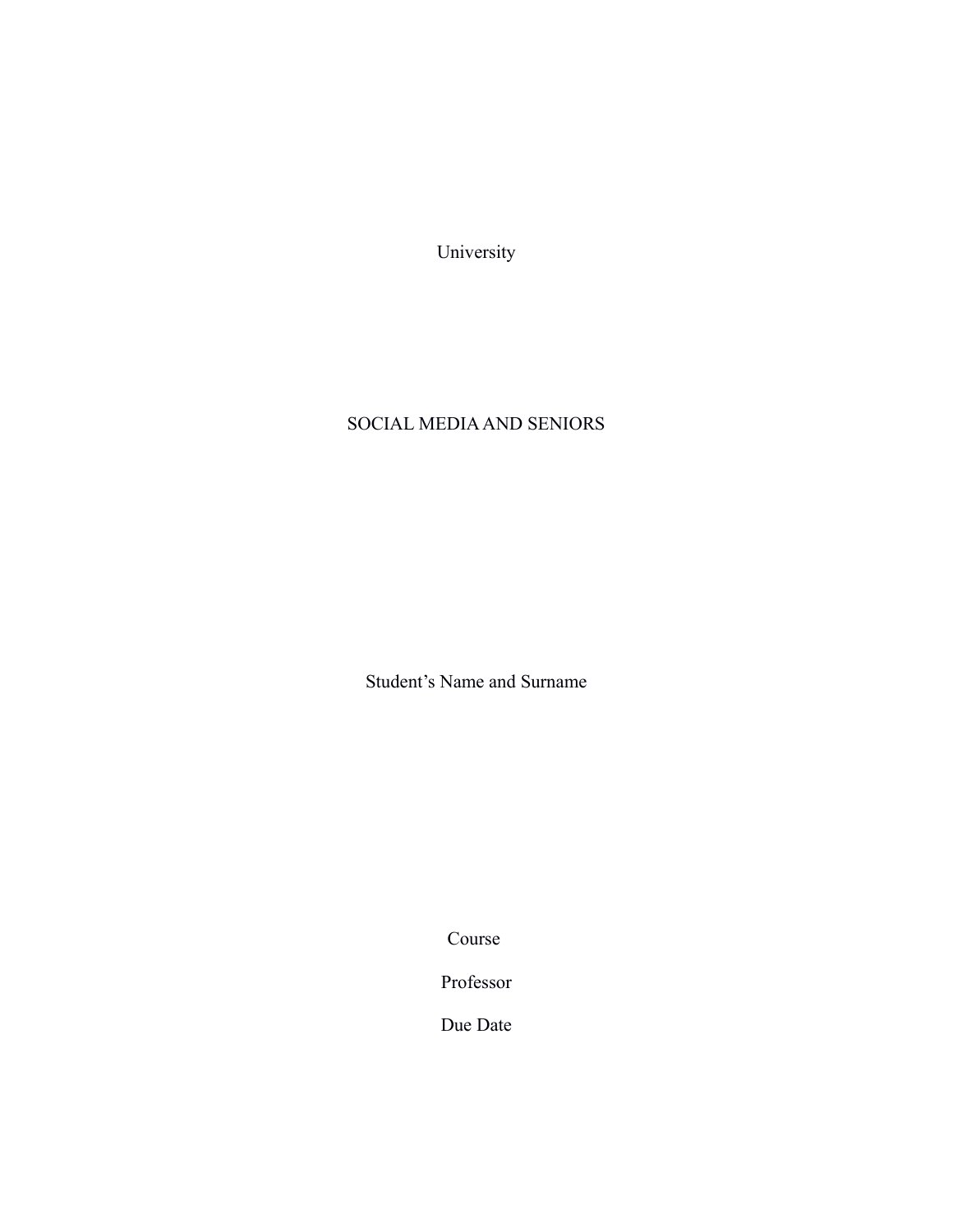## Social Media and Seniors

In the twenty-first century, the advanced development of information technologies impacts nearly every aspect of human life. The daily use of social media has become commonplace for millions of people around the globe. It is often superficially believed that the use of social networking platforms is a privilege of young and middle-aged populations. Therefore, seniors, as social media users, are often disregarded by opinion-makers, developers, and other stakeholders. In some cases, the disrespect to the needs and interests of elderly users might even be classified as an exertion of discrimination and ageism. Undoubtedly, social networking implies both benefits and risks for all groups of users, and seniors are not an exception. Eventually, elderly users should be facilitated by receiving an equal, easy, and safe access to content and communication opportunities associated with social media technologies.

In order to reflect on the issue comprehensively, it is primarily important to demolish the widely accepted stereotype of seniors as a group having little in common with modern technologies and social media, in particular. Last year's study by the Pew Research Center indicated that seniors have never been more digitally connected than they have been in the last decade. Notably, 59% of 65- to 69-year-old Americans use smartphones, while the share falls to 49% among 70- to 74-year-olds.<sup>[1](#page-1-0)</sup> Undoubtedly, most of the seniors owning smartphones also tend to use social media on a more-or-less regular basis. The evidence showed that 34% of Americans ages 65 and up use social networking platforms to find information, share

<span id="page-1-0"></span><sup>&</sup>lt;sup>1</sup> Monica Anderson and Andrew Perrin, "Technology Use Among Seniors", Pew Research Center, accessed June 13, 2018, [http://www.pewinternet.org/2017/05/17/technology-use-among-seniors/.](http://www.pewinternet.org/2017/05/17/technology-use-among-seniors/)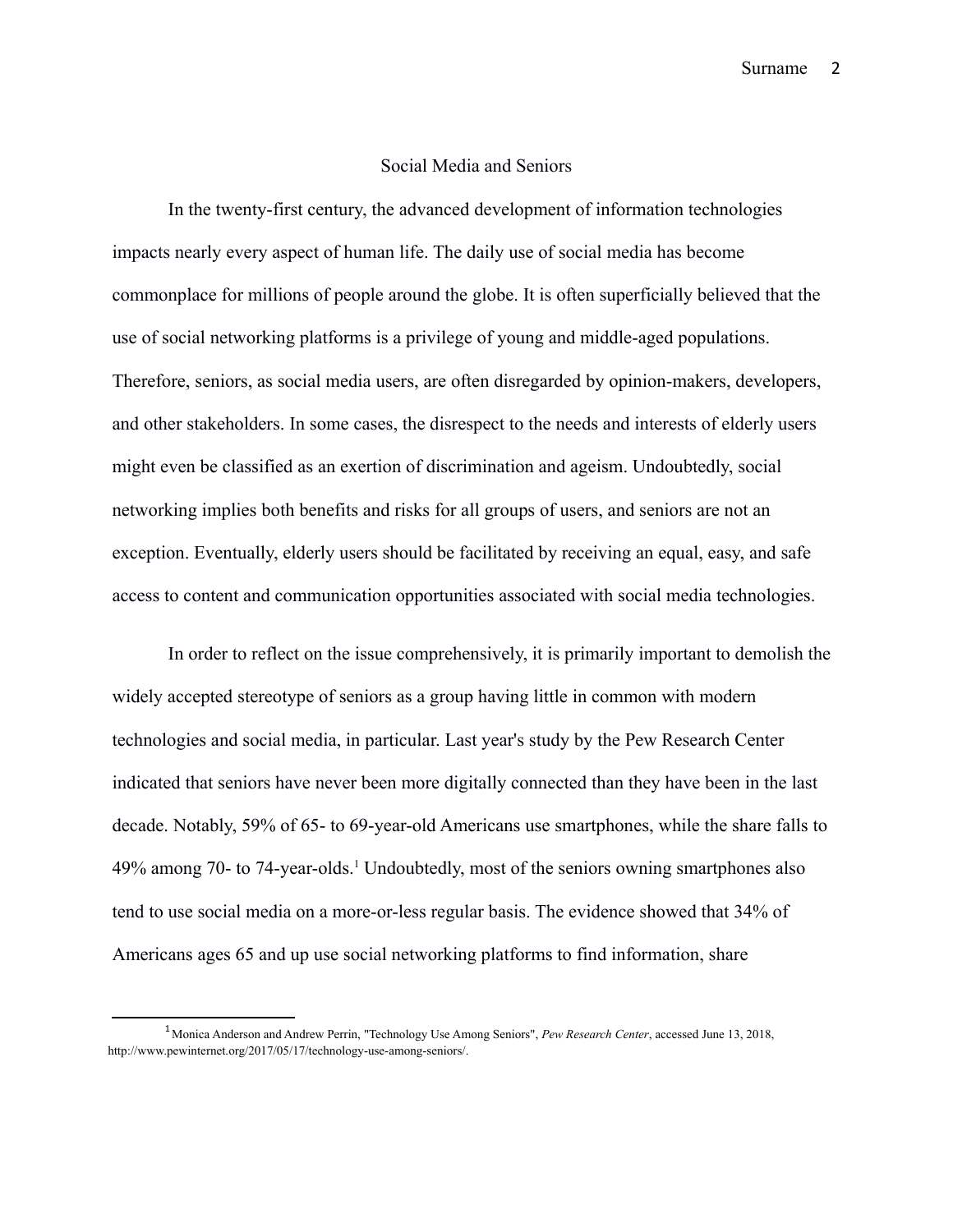experiences, and connect with friends or family members.<sup>[2](#page-2-0)</sup> The figures speak for themselves: the number of seniors actively using social media continues to increase drastically.

The growing percentage of elderly people using social media stems directly from another global trend. Namely, this statement refers to the tendency of population aging, implying the increase of seniors in the general population. The number of seniors in the world is expected to reach the point of 2 billion people by 2050. Therefore, the fact that social media is designed primarily to meet the requests of young and middle-aged users appears to be largely discriminatory in regard to the elderly population. The lack of accessibility to social media can, therefore, be considered an exertion of ageism. Elderly people are largely limited in their abilities to access web-based communication platforms. Subsequently, decision-makers at all levels should reinforce their efforts aimed at facilitating seniors in receiving easy and safe access to social media.

At this point, it is necessary to discuss the positive aspects and benefits that elderly users can receive through accessing social media more thoroughly. The need for communication and social contacts represents one of the fundamental features underlying human nature. Retirement and aging are inevitably associated with the decay of one's social life. Due to limited mobility and, in many cases, health problems, the circle of an elderly person's contacts continuously decreases. In this context, using social media might help to undermine this negative trend. In particular, social networking platforms, like Facebook, can help seniors to keep in touch with their friends and restore connections with long-lost relatives and colleagues. To put it simply, social media can play an indispensable role as a means of socialization for elderly people.

<span id="page-2-0"></span><sup>2</sup> Monica Anderson and Andrew Perrin, "Technology Use Among Seniors", *Pew Research Center*, accessed June 13, 2018, [http://www.pewinternet.org/2017/05/17/technology-use-among-seniors/.](http://www.pewinternet.org/2017/05/17/technology-use-among-seniors/)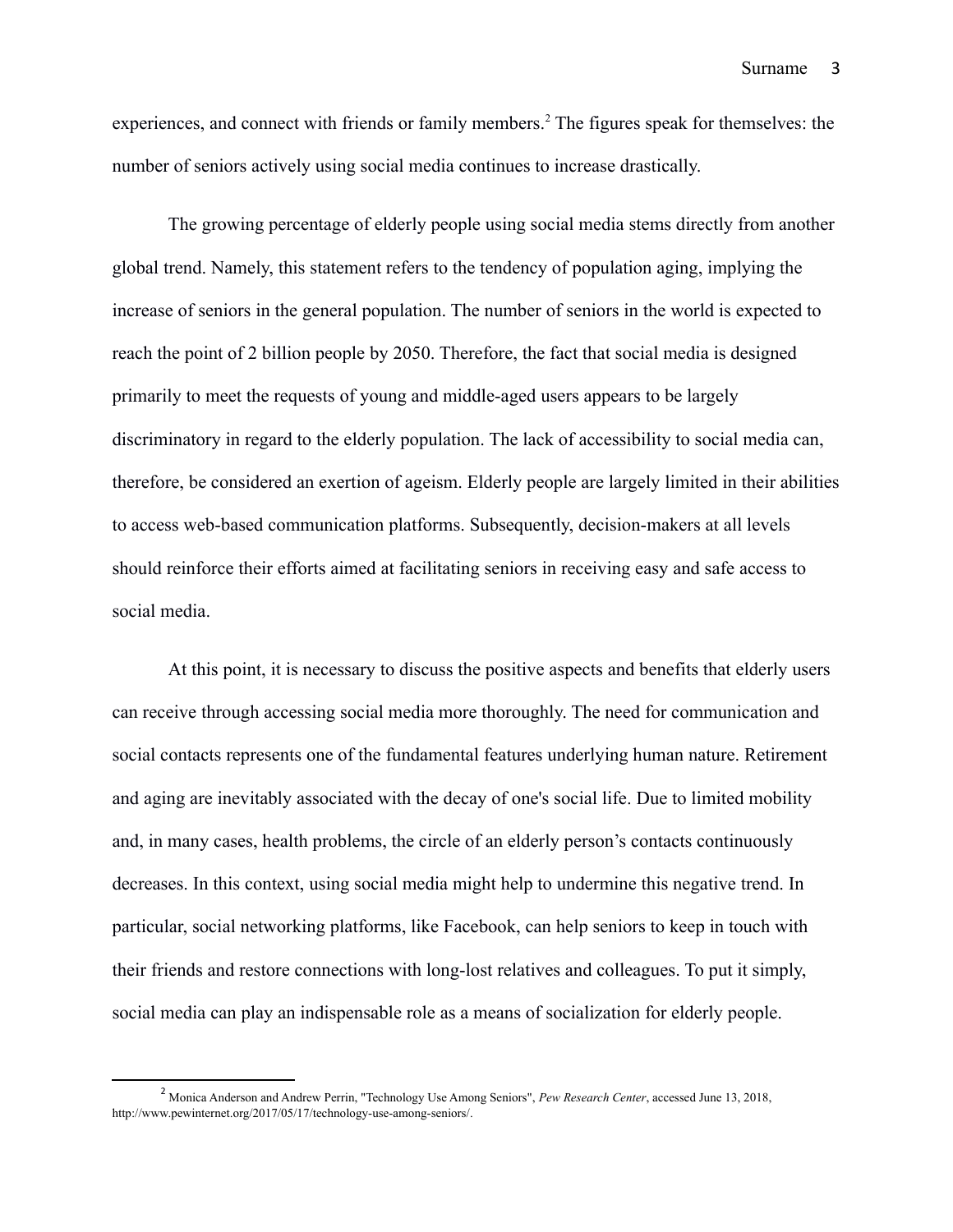Besides socialization, the use of social media can also reinforce seniors' access to useful information and entertaining content. In this regard, "e-health" initiatives may serve as an illustration. The term "e-health" is used to mark the wide range of activities aimed at providing users with healthcare services, information technology, and online communication tools. Specialized Facebook groups in which elderly users can share their health-related concerns and receive professional advice from medical workers may serve as an illustration of how e-health works. Using web-based communication tools, seniors can contact medical workers without leaving their homes. Networking platforms are particularly helpful for the elderly dwelling in remote areas as well as those restrained in movement.

At the same time, there also substantial risks and challenges stemming from the increased popularity of social media among the elderly. Paradoxically, the extensive use of social networking platforms may reinforce the psychological and physical isolation of the elderly. Online communication can never substitute real-life interpersonal contact and can have a positive effect only if it serves as a supplementing communication channel. Seniors' relatives should never disregard an opportunity for personal contact, even if they communicate regularly using social networks. In addition, spending too much time employing online platforms can have a negative impact on seniors' emotional and psychological health. For example, an uncontrolled access to social platforms can lead to attention deficiencies. Therefore, the time spent by seniors on social networking should always remain under control to make sure that the user's health and mental conditions are not threatened.

Another substantial threat associated with senior social networking stems from the difficulties with finding trusted resources. Undoubtedly, the safe and smooth use of social media is possible only when users are aware of the potential threats and the risks of data manipulation.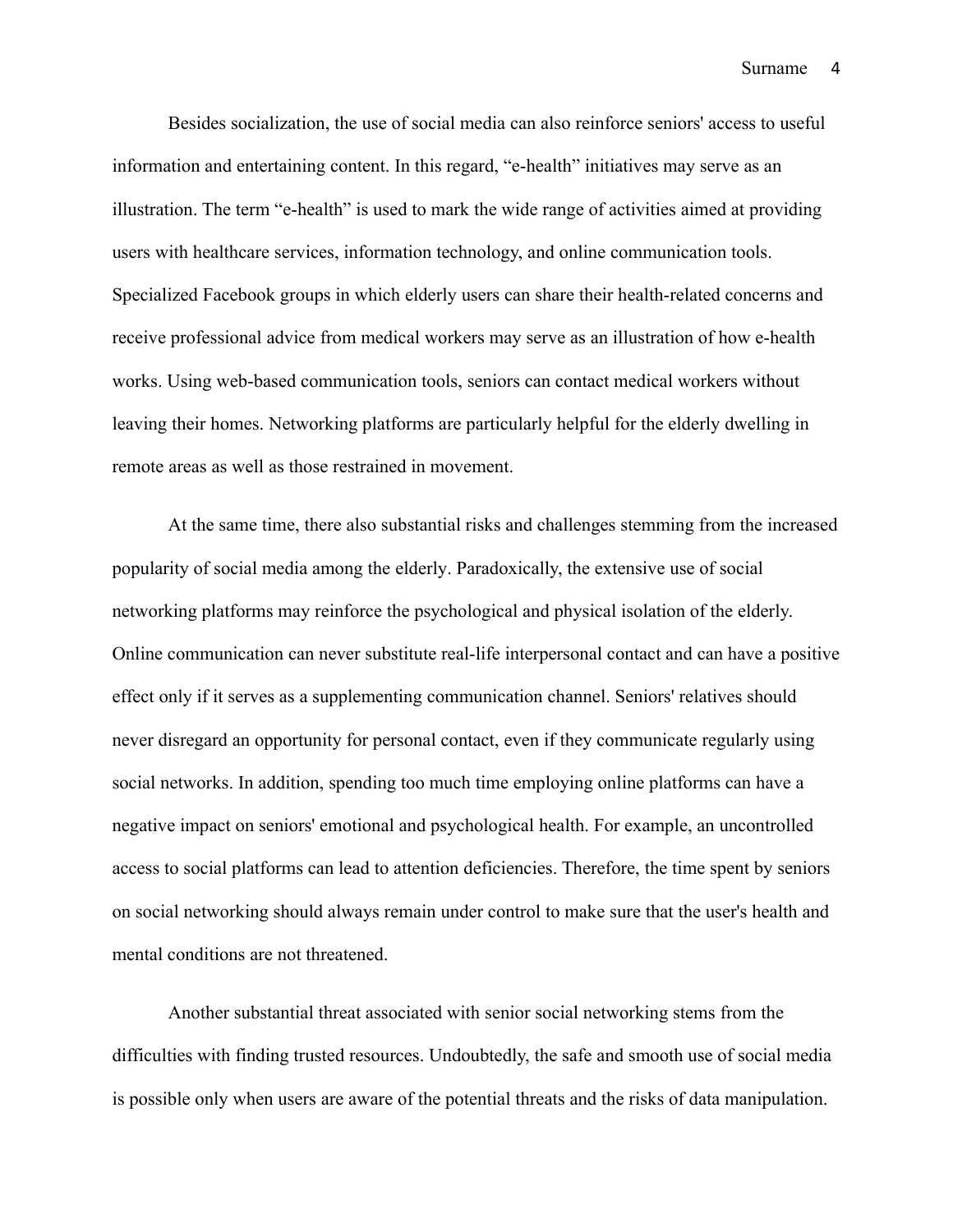The recent presidential elections in the US may illustrate how the phenomenon of "fake news" shared on social media can influence national political processes.<sup>[3](#page-4-0)</sup> Senior users represent one of the most vulnerable groups in this regard. In addition, being unaware of the potential dangers, seniors are also likely to become victims of frauds, who are gaining an advantage of the blind confidence and loneliness experienced by a large group of old people. At the same time, the poor usability of technology still remains an obstacle for many seniors willing to connect with their friends and relatives by the means of social networking.

In this regard, it is necessary to focus more on the potential ways of tackling the aboveoutlined threats and overcoming corresponding challenges. First of all, it is a common responsibility of the relatives of seniors and the government represented by social workers to make sure that seniors' social connections are not limited to online networking. Additionally, to control the time spent on social media, software providers can develop special plug-in browser extensions that would provide elderly users with recommendations on how to use social media without risks to one's emotional and mental health. There are also other ways in which special extensions for browsers can customize the use of social media by seniors. For example, safemode algorithms can be used to identify and inform users of potentially malicious content shared online.

There are a plethora of opportunities associated with the increased popularity of social networking among elderly users. E-health services are only one example of how technologies can improve seniors' life quality. At the same time, social networking tools can be used to reinforce the active involvement of seniors in their country's political life. For instance, public opinion polls used by federal agencies while elaborating on strategic policy plans are in many

<span id="page-4-0"></span><sup>3</sup> Neill Fitzpatrick, "Media Manipulation 2.0: The Impact of Social Media on News, Competition, and Accuracy", *Athens Journal of Mass Media and Communications* (January 2018), accessed June 13, 2018, [https://www.athensjournals.gr/media/2018-4-1-3-Fitzpatrick.pdf.](https://www.athensjournals.gr/media/2018-4-1-3-Fitzpatrick.pdf)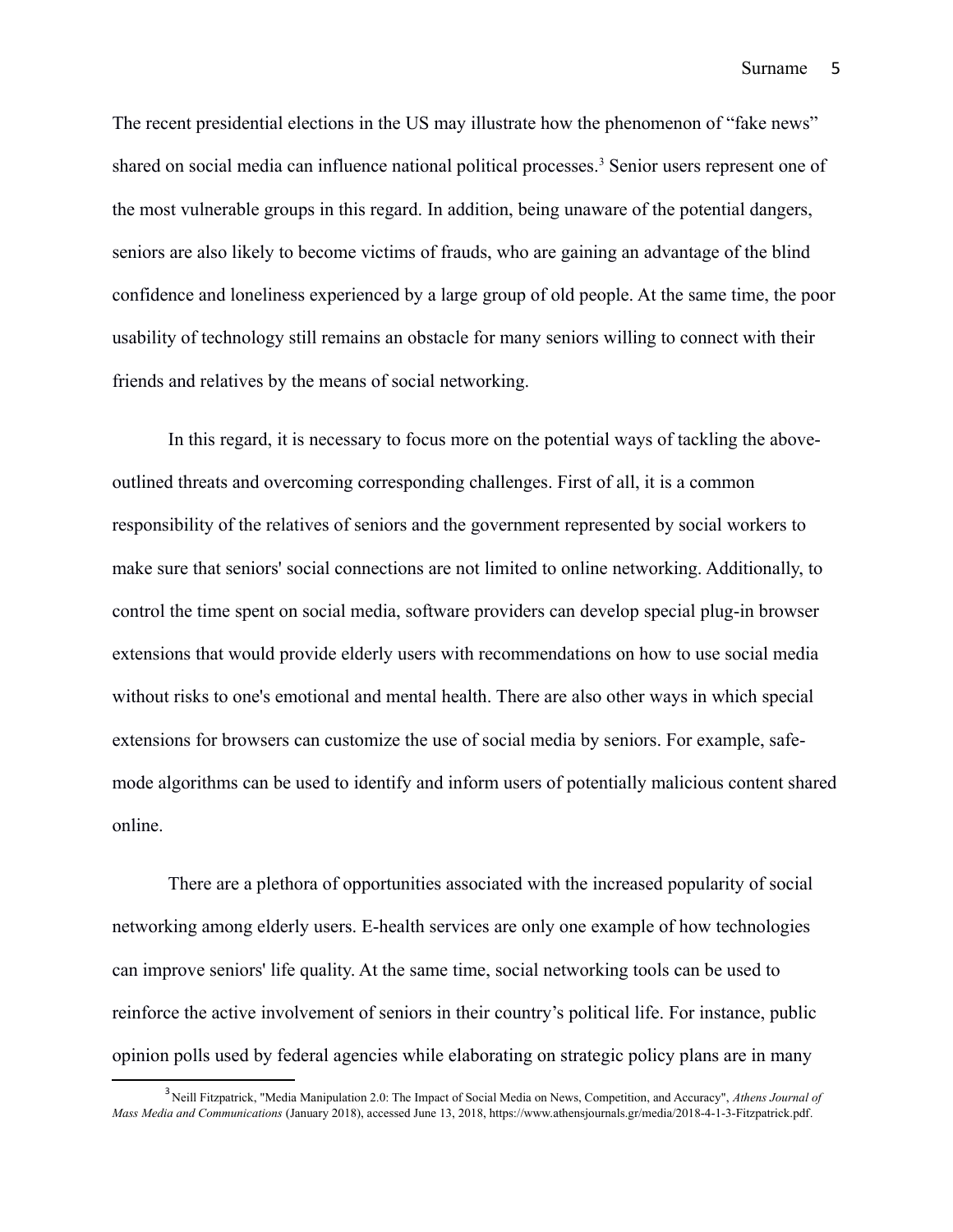cases disregarding the opinion of the elderly population, while seniors have fewer opportunities to participate physically in polls. Eventually, social platforms could fill that gap by providing the authorities with a direct communication channel for seniors without the need for the latter to leave their homes.

All things considered, the population of seniors, as well as social media senior users, continue to increase. Similarly to other modern technologies, social media implies both benefits and threats for all groups of users. Technology enables seniors to socialize by means of connecting with their friends and relatives. Yet, with uncontrolled use, it can also have a negative impact on seniors' emotional and mental health. E-health services may serve as a perfect illustration of how social media tools can improve seniors' quality of life. Subsequently, governmental agencies and software developers should reinforce their efforts to make social platforms safer and easier to navigate for elderly users.